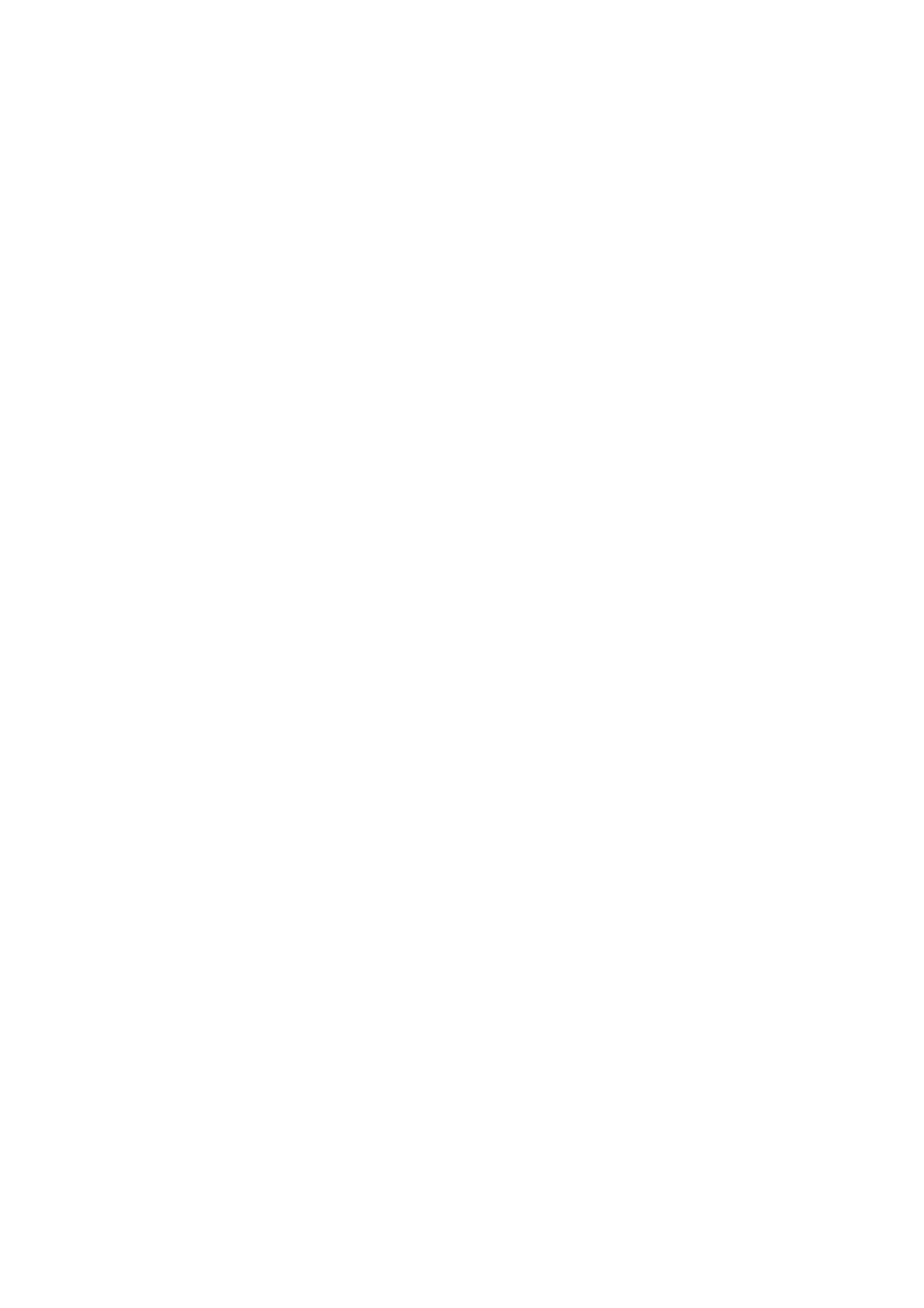*I certify that this PUBLIC BILL, which originated in the LEGISLATIVE ASSEMBLY, has finally passed the LEGISLATIVE COUNCIL and the LEGISLATIVE ASSEMBLY of NEW SOUTH WALES.*

> *Clerk of the Legislative Assembly. Legislative Assembly, Sydney, , 2004*



New South Wales

# **Agricultural Livestock (Disease Control Funding) Amendment Bill 2004**

Act No , 2004

An Act to amend the *Agricultural Livestock (Disease Control Funding) Act 1998* to make further provision with respect to the funding of disease control services in respect of livestock; and for other purposes.

*I have examined this Bill, and find it to correspond in all respects with the Bill as finally passed by both Houses.*

*Chairman of Committees of the Legislative Assembly.*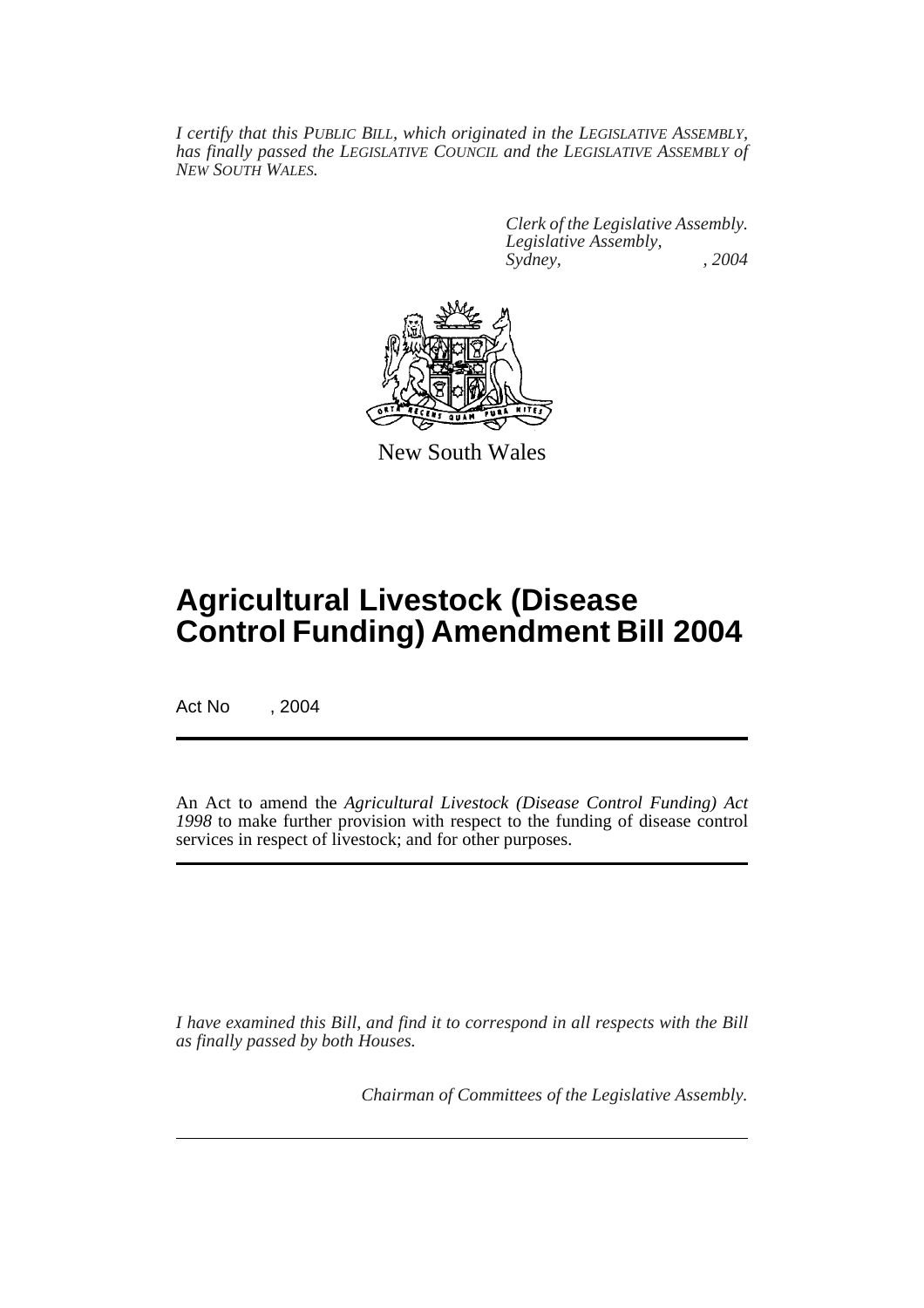# **The Legislature of New South Wales enacts:**

# **1 Name of Act**

This Act is the *Agricultural Livestock (Disease Control Funding) Amendment Act 2004*.

#### **2 Commencement**

This Act commences on the date of assent to this Act.

#### **3 Amendment of Agricultural Livestock (Disease Control Funding) Act 1998 No 139**

The *Agricultural Livestock (Disease Control Funding) Act 1998* is amended as set out in Schedule 1.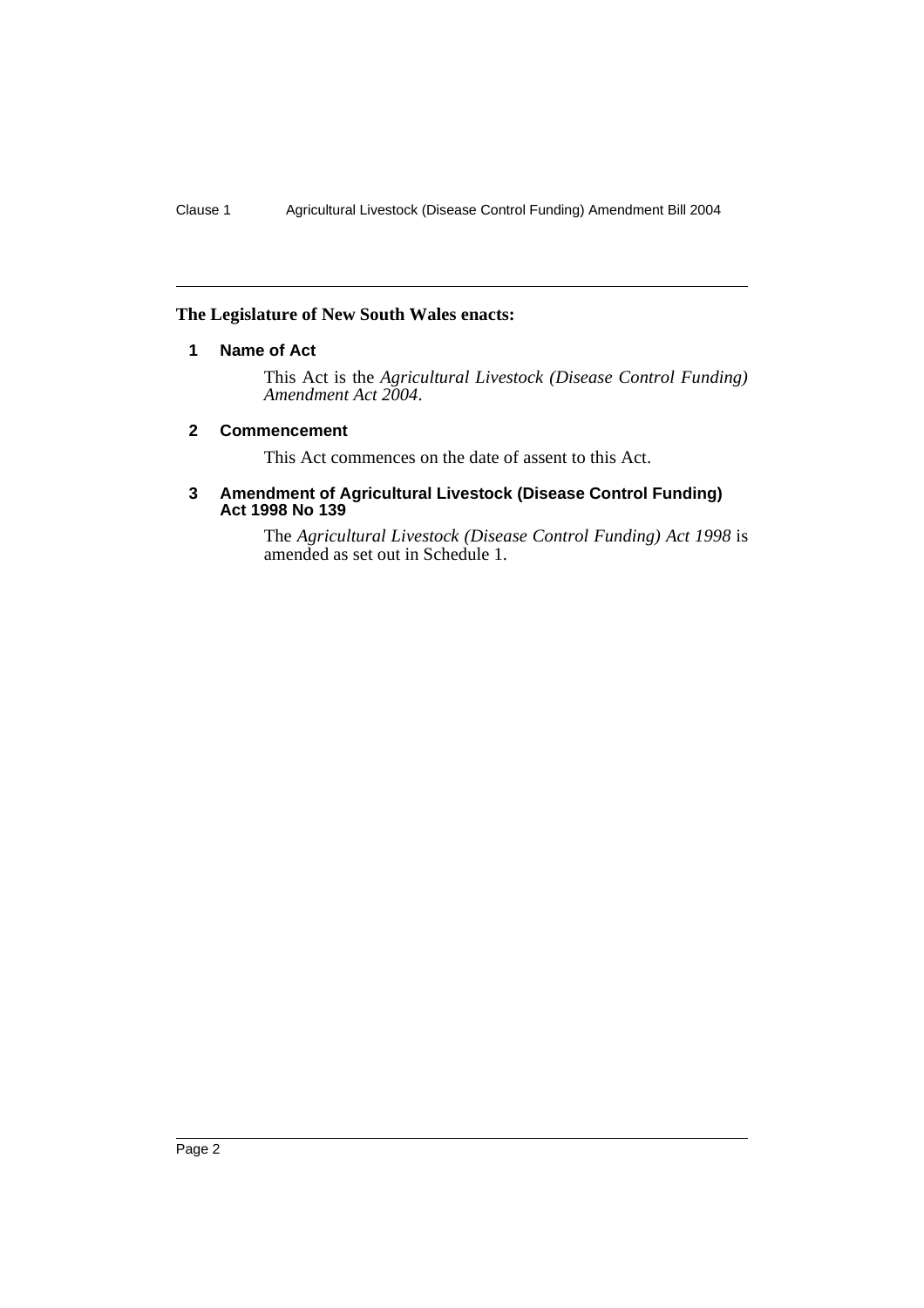Amendments **Amendments** Schedule 1

# **Schedule 1 Amendments**

(Section 3)

### **[1] Section 3 Definitions**

Omit the definitions of *control*, *designated disease*, *designated disease control service*, *designated livestock producers*, *disease control service*, *industry contribution fund*, *industry fund*, *industry levy* and *industry levy fund*.

Insert in alphabetical order:

*approved policy and priority guidelines* for an industry fund means guidelines approved for the fund under section 12.

*collection agent* for a transaction based contribution scheme means:

- (a) any auctioneer, stock and station agent or stock and station salesperson within the meaning of the *Property, Stock and Business Agents Act 2002*, or
- (b) any other person,

involved in livestock transactions to which the scheme relates who is authorised under the scheme to collect contributions for the scheme.

*control* a disease includes prevent, eradicate or manage the disease.

*designated disease*, *designated disease control program*, *designated livestock producers*—see section 6.

*disease control program*—see section 5.

*financial year* means the year commencing 1 July.

*fund administrator* for an industry fund means a person or persons appointed to administer the fund under section 8A.

*industry fund* means a fund established under Division 1 of Part 3.

*industry levy* means a levy imposed under Division 3 of Part 3.

*livestock transaction* means the purchase or sale of livestock or any product made or derived from livestock.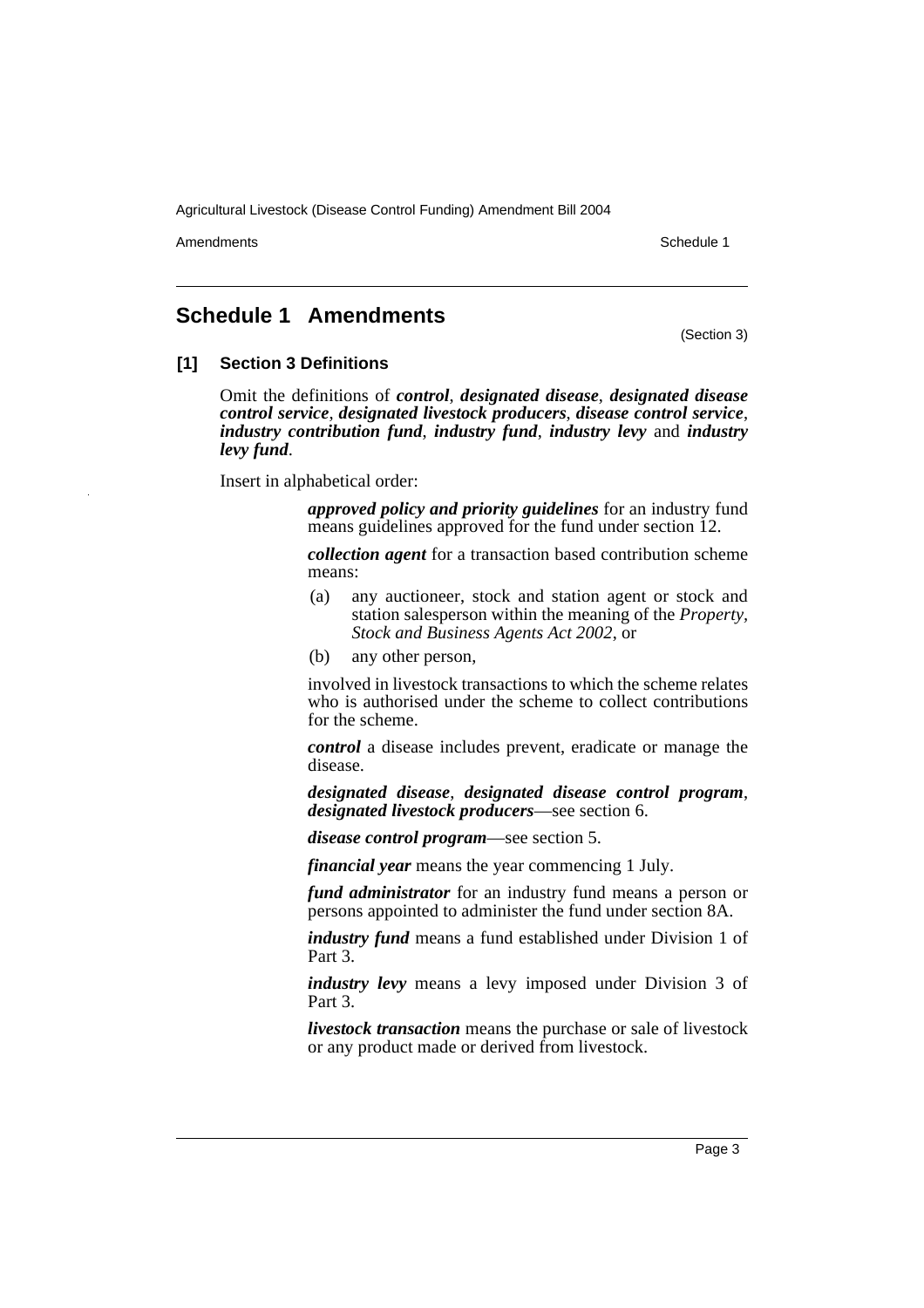Schedule 1 Amendments

*non-transaction based contribution* means a monetary contribution made (or to be made) to an industry fund otherwise than under a transaction based contribution scheme for the fund.

*relevant transaction based scheme*, in relation to a transaction based contribution, means the transaction based contribution scheme under which the contribution is collected.

*Rural Assistance Authority* means the New South Wales Rural Assistance Authority constituted under the *Rural Assistance Act 1989*.

*transaction based contribution* means a monetary contribution made (or to be made) to an industry fund under a transaction based contribution scheme for the fund.

*transaction based contribution scheme* means a scheme established under section 12B.

*transaction based contributor* means a designated livestock producer who has made a transaction based contribution to an industry fund.

#### **[2] Part 2, heading**

Omit "**services**". Insert "**programs**".

#### **[3] Section 5 Nature of disease control program**

Omit section 5 (1). Insert instead:

(1) For the purposes of this Act, a *disease control program* is an agricultural program for livestock producers comprising a service, or series of services, for the control of a particular disease in livestock.

#### **[4] Section 6 Approval of funding under this Act for disease control program**

Insert after section 6 (2) (a):

(a1) the rationale for the disease control program is soundly based, the objectives of the program are reasonably achievable and the program is financially viable, and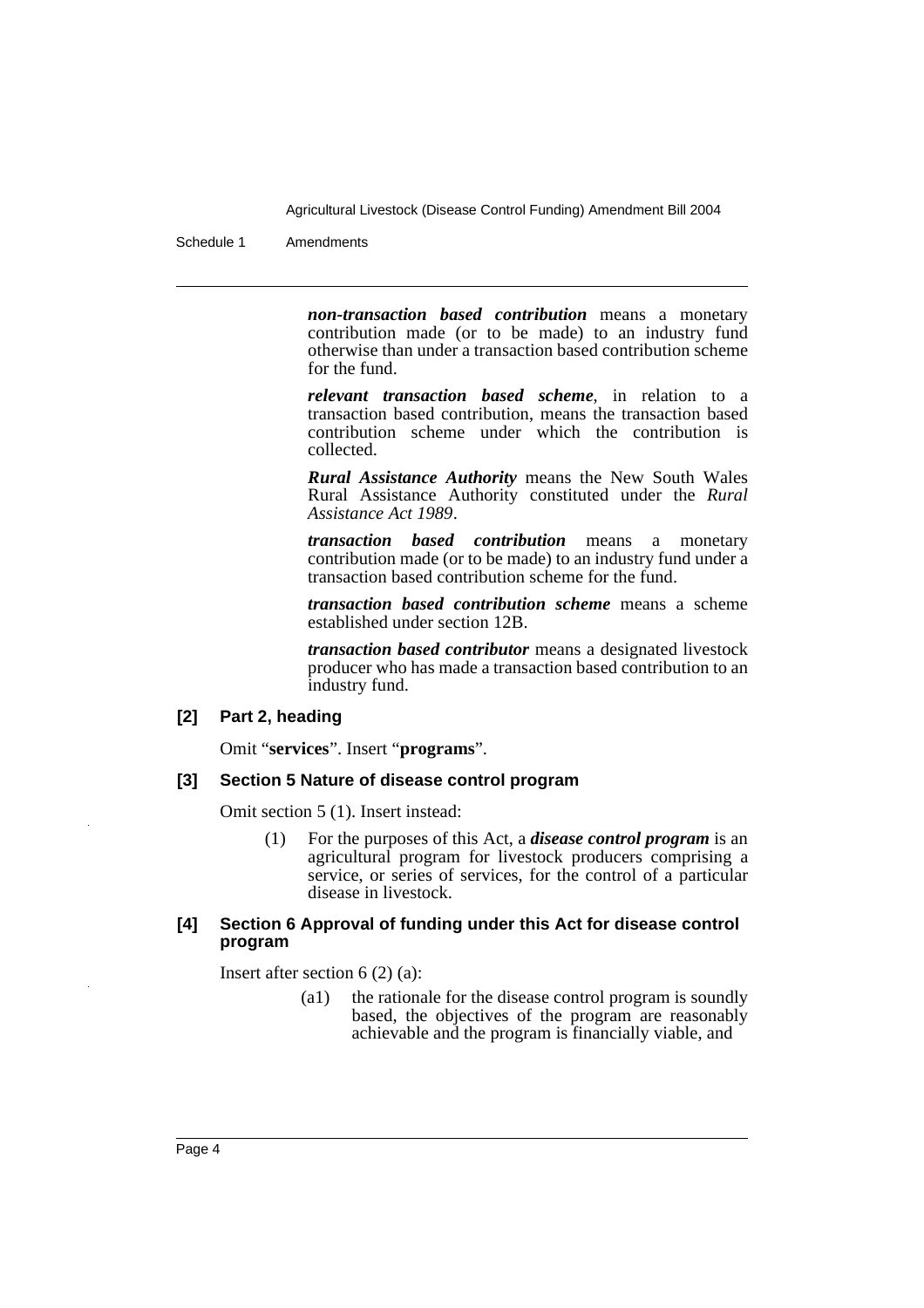Amendments **Amendments** Schedule 1

# **[5] Sections 6 (1), (2) and (4), 7 (3), 8 (1) and (4), 13 (1) and 14 (1)**

Omit "service" and "services" wherever occurring.

Insert instead "program" and "programs" respectively.

#### **[6] Section 8 Industry advisory committees**

Omit "programs" from section 8 (4) (a) (i). Insert instead "services".

## **[7] Section 8 (4) (a) (iv)**

Insert after section 8 (4) (a) (iii):

(iv) the establishment and operation of any transaction based contribution scheme to fund the designated disease control program,

#### **[8] Part 3, heading**

Omit the heading. Insert instead:

# **Part 3 Industry funding**

### **Division 1** Industry funds

#### **8A Fund administrators**

- (1) The Minister may, in an order made under section 6 or by subsequent order published in the Gazette, appoint any of the following to be the fund administrator for an industry fund established (or to be established) for a designated disease control program if satisfied that the person or persons is or are qualified to administer the fund:
	- (a) the Director-General,
	- (b) the Rural Assistance Authority,
	- (c) a statutory corporation or any other body corporate,
	- (d) the trustees of a trust (but only if the Minister is satisfied that the trust deed makes appropriate provision for the trustees to administer the fund).
- (2) For the purposes of this Act, if the fund administrator for an industry fund consists of more that one trustee: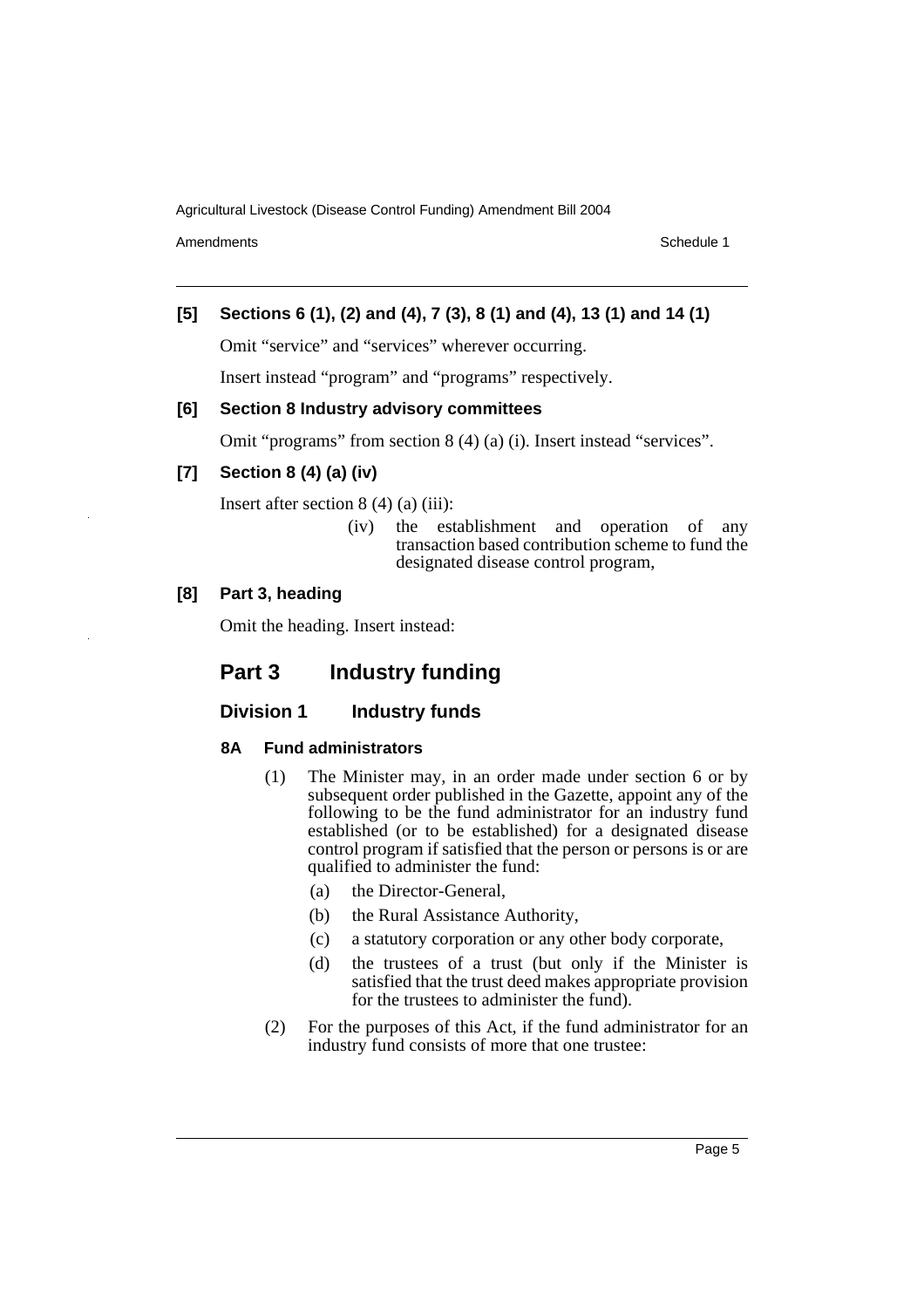Schedule 1 Amendments

- (a) any function conferred or imposed by or under this Act on the fund administrator is taken to be conferred or imposed on each trustee, and
- (b) if a decision is not supported by all the trustees—a decision of the majority of the trustees is taken to be the decision of the fund administrator, and
- (c) any trustee who knowingly authorised or permitted a contravention of a provision of this Act or the regulations by another trustee is also taken to have contravened the provision and is liable on conviction to any penalty specified for a contravention of the provision.
- (3) A fund administrator for an industry fund is subject to the direction and control of the Minister except in relation to any advice or report given to the Director-General or Minister concerning the operation of the fund.
- (4) Nothing in subsection (3) authorises the Minister to direct a fund administrator for an industry fund who administers the fund as a trustee to do an act, or omit to do an act, that would constitute a breach of the trust concerned.
- (5) If a fund administrator for an industry fund is not the Director-General, it is the duty of the Director-General to keep under review the activities of the administrator and to make regular reports to the Minister on the administration of the fund by the administrator.

#### **[9] Section 9 Establishment of industry fund for designated disease control programs**

Omit section 9 (1). Insert instead:

- (1) An industry fund is to be established for each designated disease control program.
- (1A) The fund administrator for an industry fund is to establish the fund.

# **[10] Section 9 (2) and (3)**

Omit "Director-General" and "industry contribution fund" wherever occurring.

Insert instead "fund administrator" and "industry fund" respectively.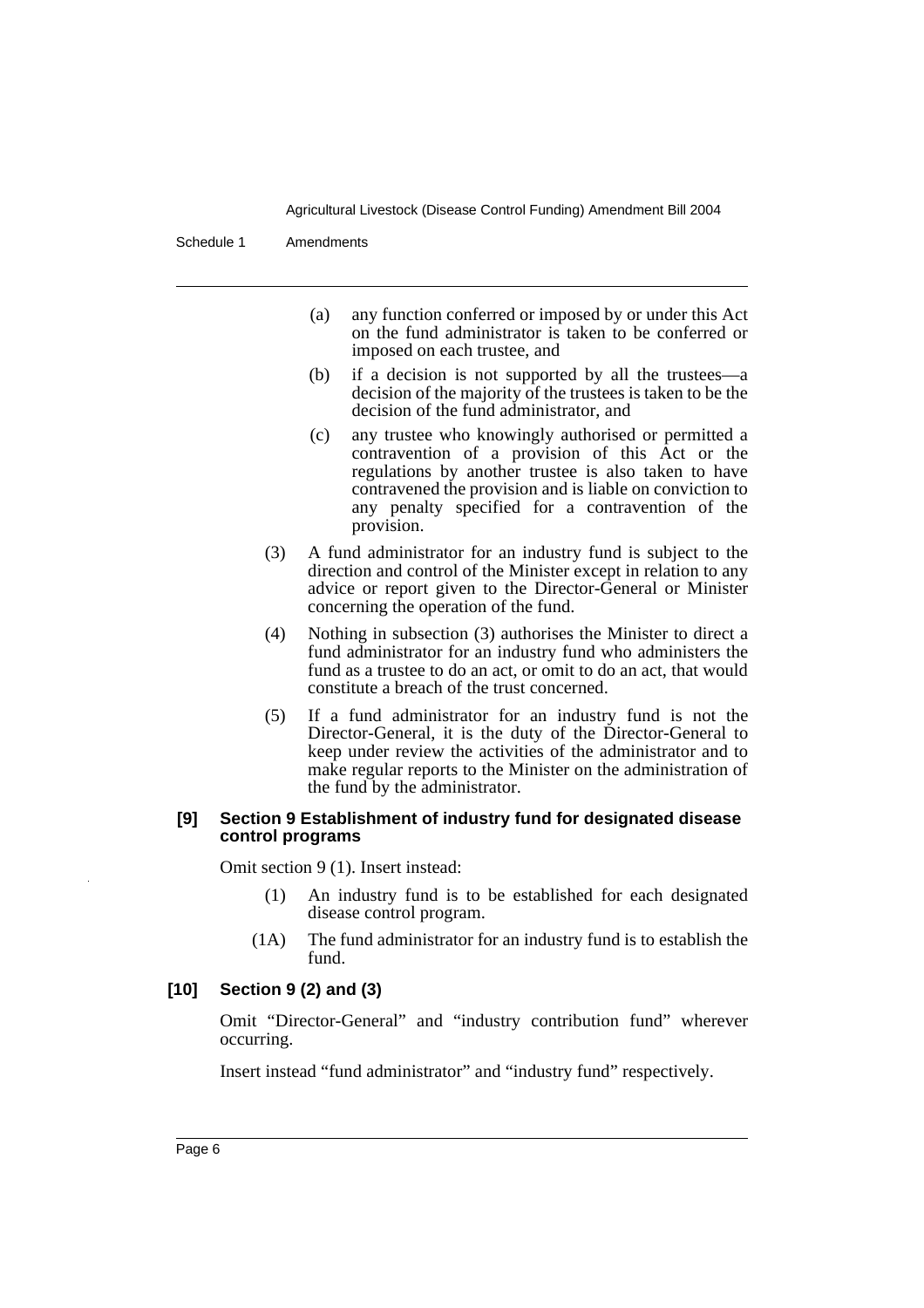Amendments **Amendments** Schedule 1

# **[11] Section 9 (2A)**

Insert after section 9 (2):

- (2A) A separate account is to be maintained in an industry fund in relation to each of the following:
	- (a) non-transaction based contributions to the fund,
	- (b) transaction based contributions to the fund,
	- (c) industry levies that are paid into the fund,
	- (d) any other money paid into the fund.

#### **[12] Section 10**

Omit the section. Insert instead:

#### **10 Purpose of industry fund**

The purpose of an industry fund is to provide a means by which contributions and other payments can be made to the fund by relevant designated livestock producers and other persons and bodies to fund the provision of services under a designated disease control program.

#### **[13] Section 11**

Omit the section. Insert instead:

#### **11 Payments into industry fund**

There is payable into an industry fund:

- (a) money received from non-transaction based contributions to the fund by the relevant designated livestock producers, and
- (b) money received from non-transaction based contributions to the fund by any other person or body, and
- (c) money received from transaction based contributions collected under a transaction based contribution scheme established for the fund, and
- (d) money received from an industry levy under this Part for the designated disease control program concerned, and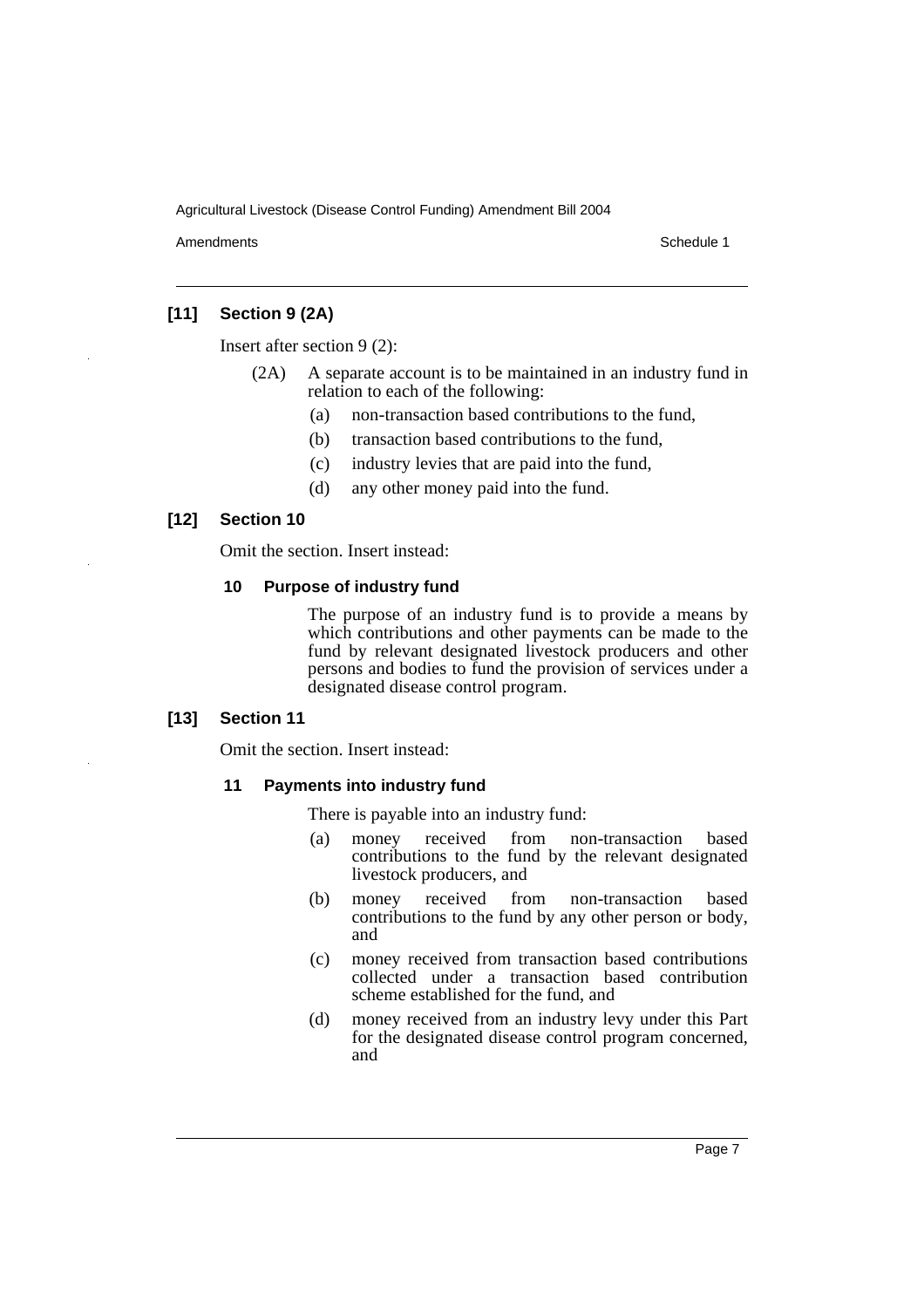Schedule 1 Amendments

- (e) money advanced (if any) by the Treasurer for the fund, and
- (f) money appropriated (if any) by Parliament for the purposes of the fund, and
- (g) money required by law to be paid to the fund.

#### **[14] Section 12**

Omit the section. Insert instead:

#### **12 Payments out of industry fund**

- (1) There is payable from an industry fund:
	- (a) the costs of the relevant designated disease control program paid in accordance with any approved policy and priority guidelines for the fund, and
	- (b) the costs of administration of the fund including (but not limited to) the following:
		- (i) the allowances payable to members of the relevant industry advisory committee and any other expenses of the committee,
		- (ii) the costs of collection of transaction based contributions and industry levies payable to the fund,
		- (iii) the payment of fees to collection agents for a transaction based contribution scheme for the fund for the collection of transaction based contributions (but only where such payment is authorised under the scheme), and
	- (c) the refund to persons of the whole or part of their transaction based contributions under section 12E that have been paid into the fund, and
	- (d) money required by law to be paid from the fund.
- (2) For the purposes of subsection (1) (a), *approved policy and priority guidelines* for a fund are any guidelines about the policies and priorities for expenditure from the fund that have been approved by the Minister from time to time.
- (3) Without limiting subsection (2), any approved policy and priority guidelines for a fund may deal with any or all of the following matters: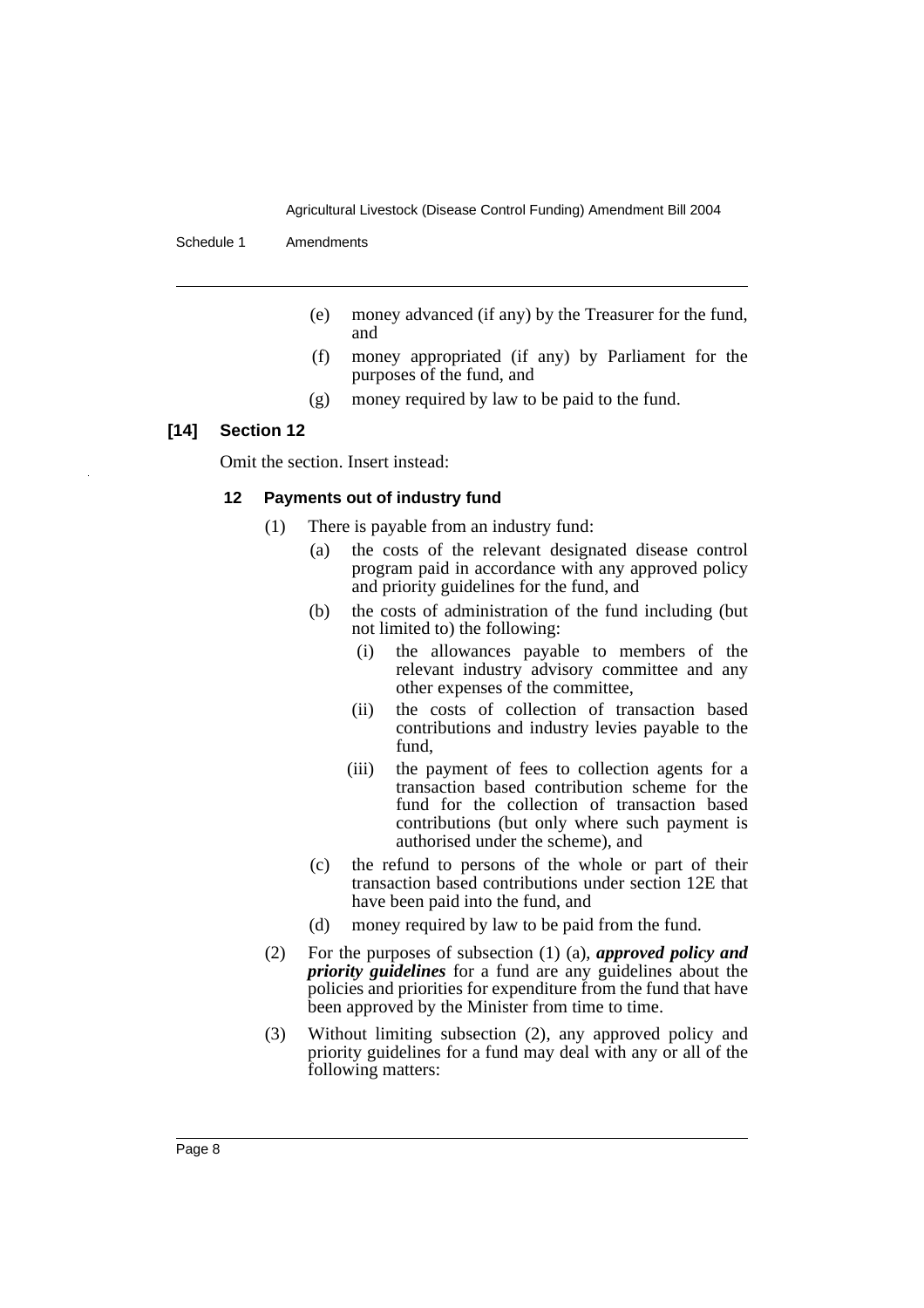Amendments **Amendments** Schedule 1

- (a) the manner in which the service or services that comprise the designated disease control program will be funded,
- (b) the funding priorities of the fund and who should receive funding,
- (c) the services under the designated disease control program to which transaction based contributors are to be entitled.
- (4) Before approving any policy and priority guidelines for a fund, the Minister is to have regard to any advice of the industry advisory committee for the designated disease control program concerned and the fund administrator about the policies and priorities for expenditure from the fund.

## **[15] Part 3, Division 2**

Insert before Part 4:

# **Division 2 Contribution based funding**

#### **Subdivision 1 Non-transaction based contributions**

#### **12A Making of non-transaction based contributions**

- (1) A non-transaction based contribution to an industry fund may be made by any designated livestock producer or other person or body that wishes to do so.
- (2) In particular, rural lands protection boards, local councils and other public or local authorities are authorised by this section to make non-transaction based contributions to an industry fund if they wish to do so.

#### **Subdivision 2 Transaction based contribution schemes**

#### **12B Establishment of transaction based contribution schemes**

(1) The Minister may, by order published in the Gazette, establish a scheme for the collection from designated livestock producers of contributions based on their livestock transactions for payment into the industry fund for the designated disease control program concerned (a *transaction based contribution scheme*).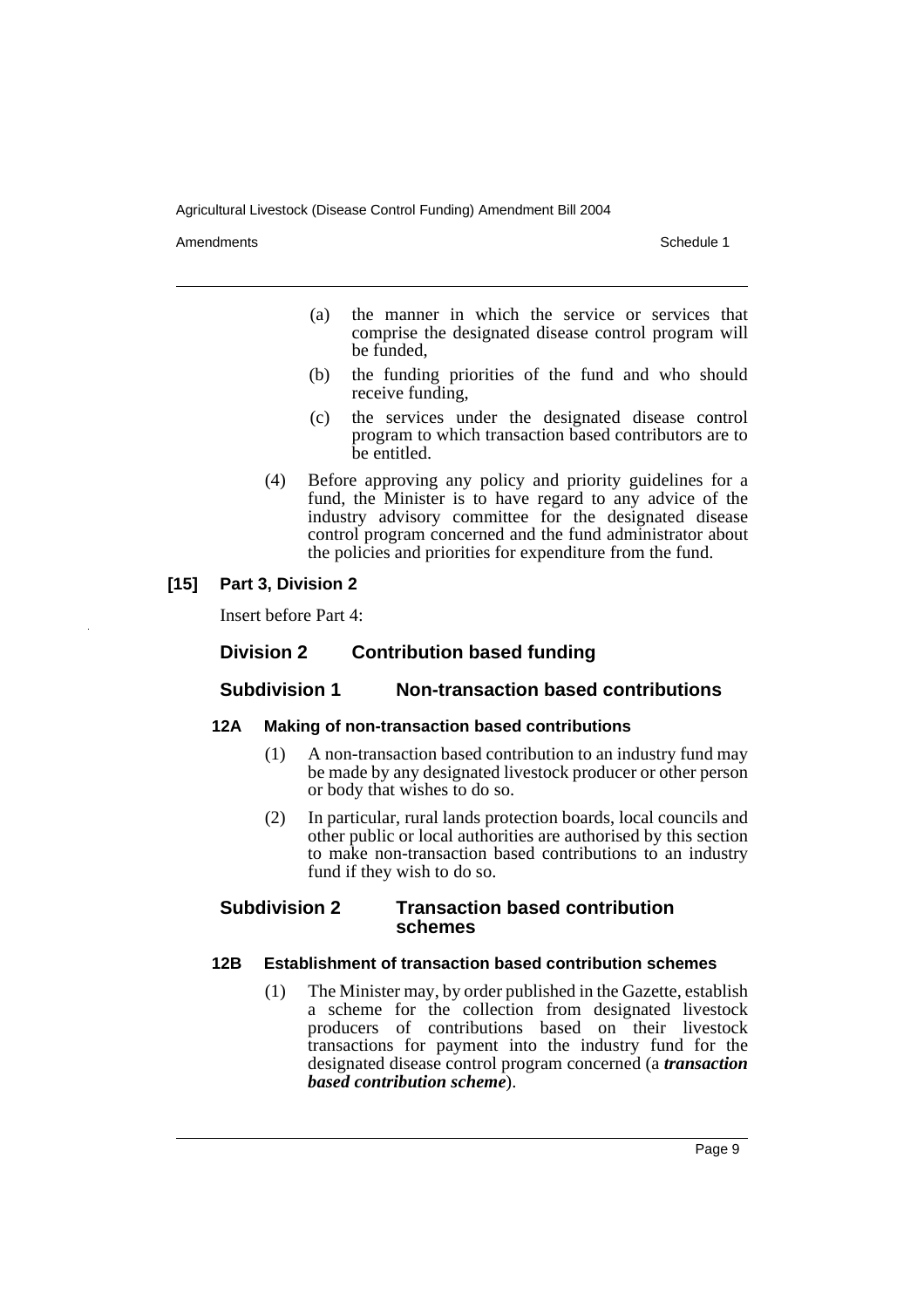Schedule 1 Amendments

- (2) A transaction based contribution scheme is to make provision for or with respect to the following matters:
	- (a) the livestock transactions by reference to which contributions under the scheme are to be collected,
	- (b) the designated livestock producers from whom contributions are to be collected under the scheme,
	- (c) the amount of a contribution (or the manner in which the amount of a contribution is to be calculated) under the scheme,
	- (d) the times and manner in which contributions are to be collected under the scheme and paid into the industry fund for which the scheme is established,
	- (e) the collection agents who are authorised to collect contributions for the scheme.
- (3) A transaction based contribution scheme may also:
	- (a) extend the period within which a transaction based contributor may apply for a refund of a transaction based contribution for the purposes of section 12E (1), and
	- (b) authorise the payment of fees to collection agents for the scheme out of the industry fund concerned and specify the fees that are payable.
- (4) The Minister may not establish a transaction based contribution scheme for an industry fund unless:
	- (a) the Minister has been advised by the industry advisory committee concerned that the scheme is necessary to provide sufficient funds to provide the designated disease control program concerned, and
	- (b) the Minister is satisfied that the relevant livestock industry has been consulted concerning the establishment of the scheme.
- (5) A statement in an order made under this section that the Minister has complied with the requirements of subsection (4) is conclusive evidence of compliance with those requirements.
- (6) Sections 40 (Notice of statutory rules to be tabled) and 41 (Disallowance of statutory rules) of the *Interpretation*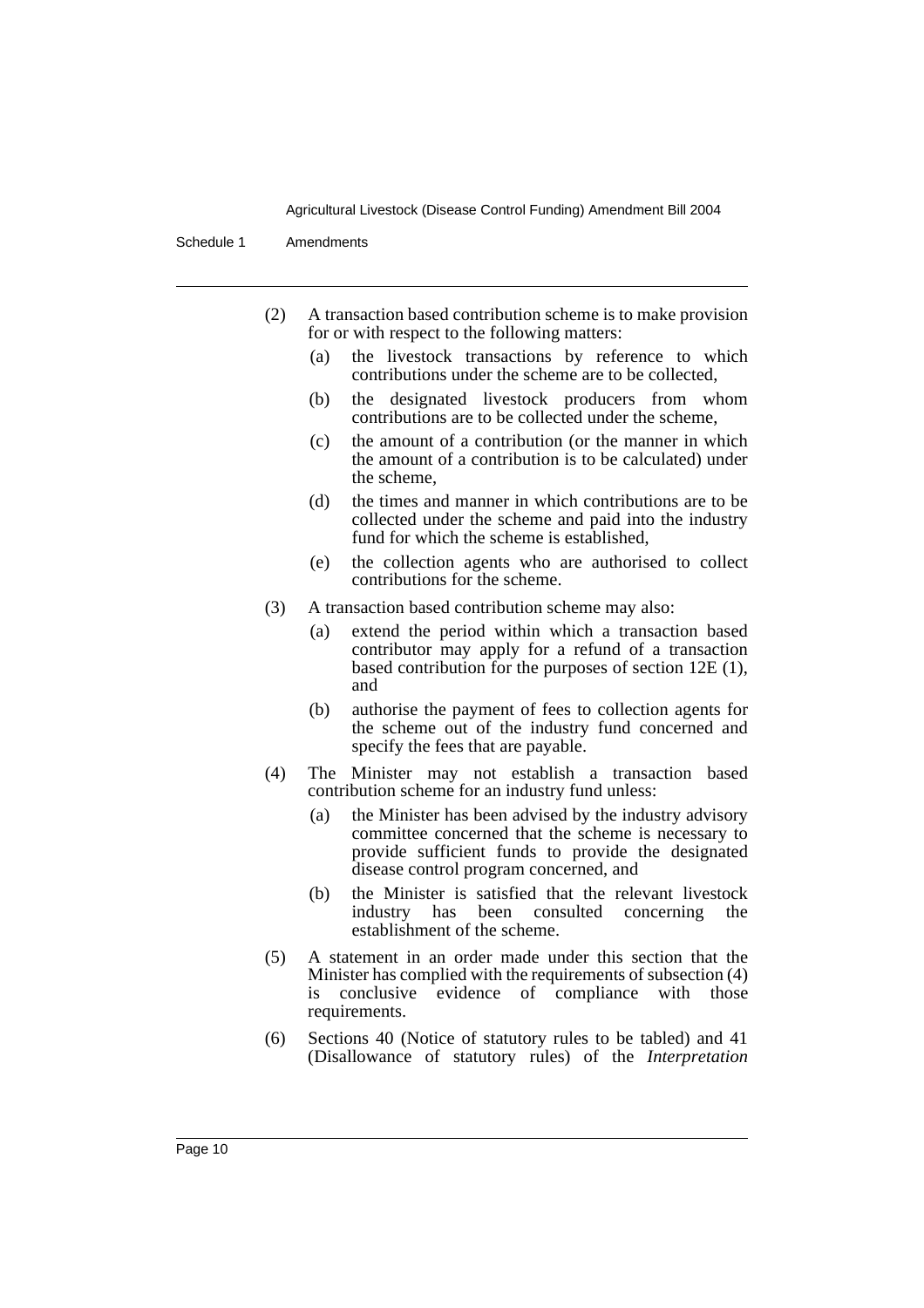Amendments **Amendments** Schedule 1

*Act 1987* apply to an order made under this section in the same way as they apply to a statutory rule.

#### **12C Collection of transaction based contributions**

- (1) A collection agent for a transaction based contribution scheme is authorised to collect any contribution payable under the scheme in connection with a livestock transaction from a designated livestock producer to which the scheme applies.
- (2) A collection agent for a transaction based contribution scheme must:
	- (a) collect from the proceeds of any livestock transaction of a designated livestock producer to which the scheme applies such contributions as may be provided by the scheme at such times and in such manner as may be provided by the scheme, and
	- (b) pay any contribution the agent collects under the scheme to the fund administrator for the industry fund for which the scheme was established at the time and in the manner provided by the scheme, and
	- (c) keep such records concerning the collection and payment of such contributions as may be prescribed by the regulations.

Maximum penalty: 100 penalty units.

- (3) A collection agent for a transaction based contribution scheme who collects a transaction based contribution from a livestock producer must provide the livestock producer from whom the contribution was collected with a written receipt (whether on the document evidencing the livestock transaction concerned or otherwise) immediately after the collection of the contribution that indicates the following:
	- (a) the name of the livestock producer,
	- (b) the livestock transaction concerned,
	- (c) the amount of the contribution concerned and the date on which it was collected,
	- (d) the name of the collection agent.

Maximum penalty: 100 penalty units.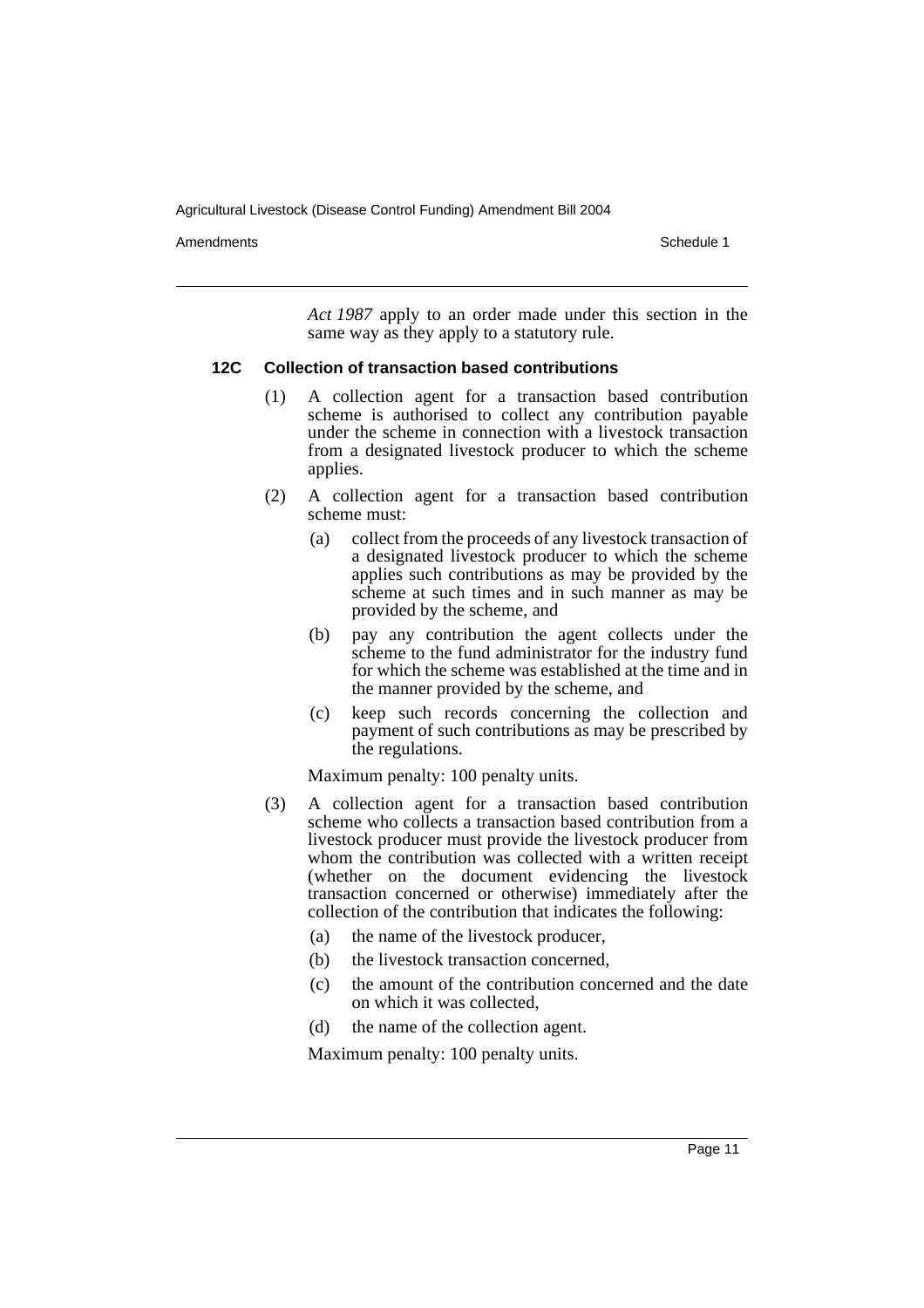Schedule 1 Amendments

(4) A collection agent for a transaction based contribution scheme must produce any records concerning the collection or payment of contributions under the scheme in accordance with any written request of the Director-General or fund administrator for the industry fund for which the scheme was established within the period of 7 days after receiving the request.

Maximum penalty: 100 penalty units.

### **12D Entitlements to services under designated disease control program**

- (1) A transaction based contributor to an industry fund is entitled during any financial year to receive such services under a designated disease control program as may be specified for such a contributor in the approved policy and priority guidelines for the fund if:
	- (a) the contributor has paid at least one transaction based contribution under the relevant transaction based contribution scheme during the previous financial year, and
	- (b) the contributor has not obtained a refund of any transaction based contribution paid by the contributor under the relevant transaction based contribution scheme during the previous financial year.
- (2) A receipt of the kind referred to in section 12C (3) is evidence that the livestock producer named in the receipt made the transaction based contribution specified in the receipt on the date specified in the receipt.
- (3) Despite subsection (1), a fund administrator for an industry fund for a designated disease control program may refuse to provide a service to a designated livestock producer if the fund administrator is satisfied that the producer negligently or intentionally contributed to the outbreak or the spread of the designated disease for which the service is sought.
- (4) Nothing in this section prevents a person who is not a transaction based contributor to an industry fund or any other person from receiving a service under a designated disease control program if the fund administrator decides to provide the service to that person.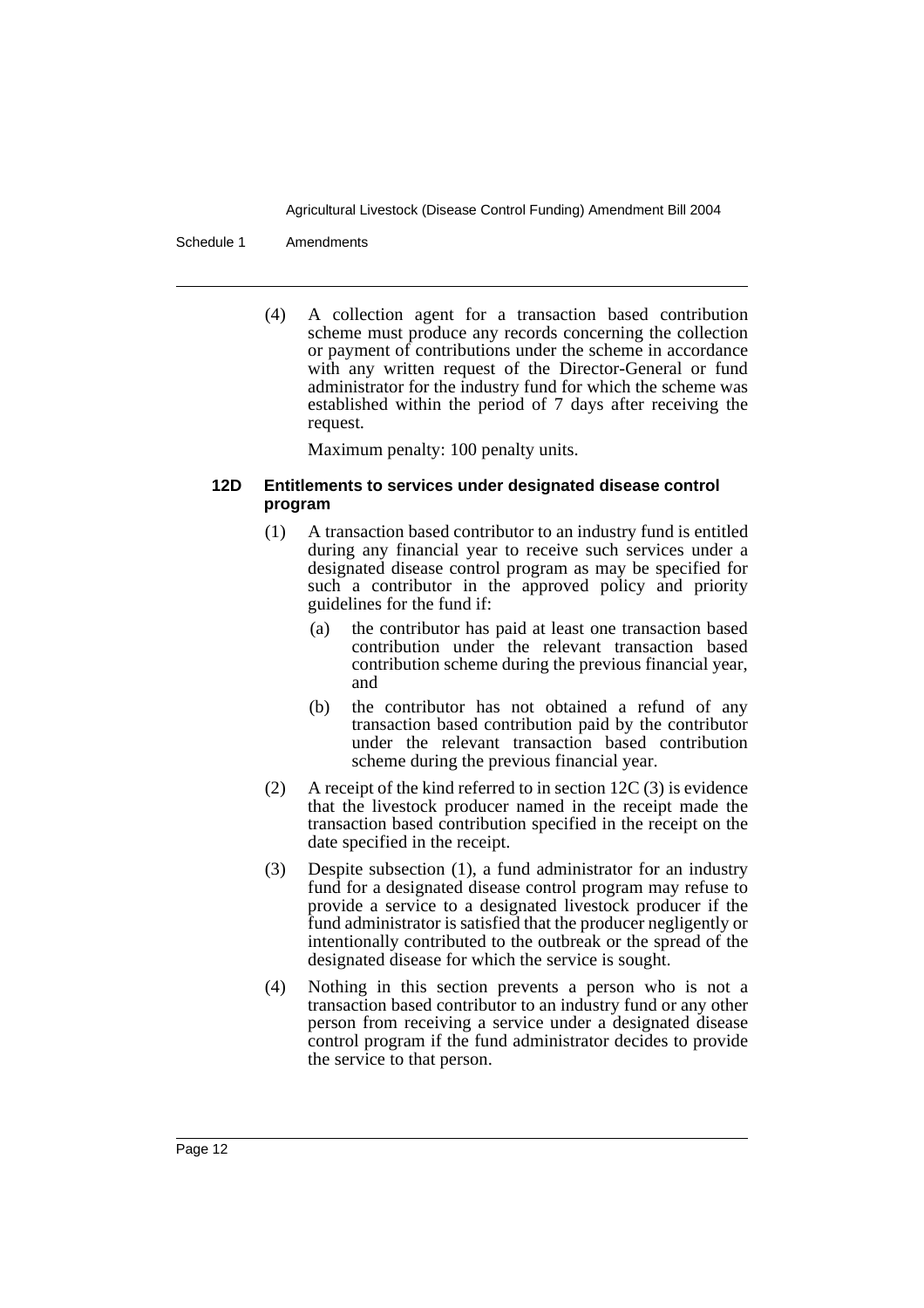Amendments **Amendments** Schedule 1

#### **12E Refunds of transaction based contributions**

- (1) A transaction based contributor to an industry fund during a financial year is entitled to a refund of the contribution from the fund administrator if the contributor makes an application to the fund administrator no later than 7 days (or such greater period as may be specified under the relevant transaction based contribution scheme) after the end of the financial year during which the contribution was made.
- (2) The fund administrator for the industry fund to which the transaction based contribution was made is responsible for making refunds under this section.
- (3) Applications for, and payment of, the refund are to be made in accordance with such procedures as the Minister determines from time to time.

# **[16] Part 3, Division 3, heading**

Omit the heading to Part 4. Insert instead:

# **Division 3 Industry levy based funding**

## **[17] Section 13 Imposition of industry levy**

Omit section 13 (2). Insert instead:

- (2) The Minister may give such an authorisation if:
	- (a) the Minister is satisfied, having regard to advice of the industry advisory committee concerned, that the relevant industry fund may not be sufficient to fund the necessary program, and
	- (b) the Minister is satisfied that the relevant livestock industry has been consulted concerning the imposition of the levy.

#### **[18] Section 14 Liability to pay industry levy**

Omit section 14 (2) and (3).

### **[19] Section 15 Levy period**

Omit "commencing 1 July" from section 15 (1).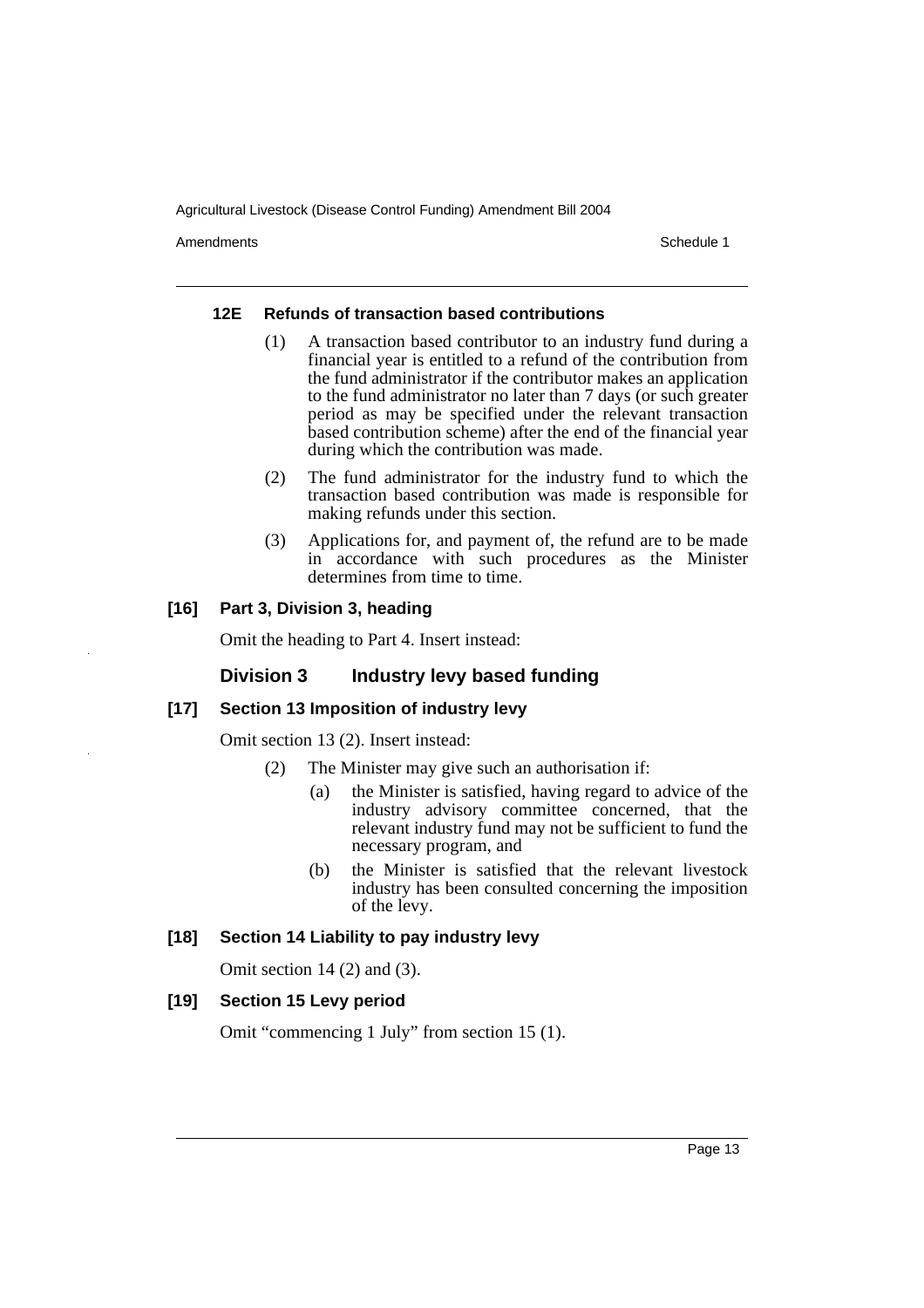Schedule 1 Amendments

#### **[20] Section 16 Amount of industry levy**

Insert after section 16 (1):

- (1A) The Minister may make a subsequent order fixing a rate under subsection (1) if:
	- (a) the Minister is satisfied, having regard to advice of the industry advisory committee concerned, that the amount of the levy to be fixed is appropriate, and
	- (b) the Minister is satisfied that the relevant livestock industry has been consulted concerning the amount of the levy.
- (1B) A statement in an order giving any such authorisation that the Minister has complied with the requirements of subsection (1A) is conclusive evidence of compliance with those requirements.

#### **[21] Sections 17–20**

Omit the sections.

### **[22] Section 21 Application**

Omit "Part 4". Insert instead "Division 3 of Part 3".

**[23] Part 5A, heading**

Insert before section 25:

# **Part 5A Review of funding decisions by Administrative Decisions Tribunal**

**[24] Section 25 Review of industry levy based funding decisions**

Omit section 25 (1) (c).

## **[25] Section 25A**

Insert after section 25:

#### **25A Review of transaction based contribution funding decisions**

(1) A person from whom a transaction based contribution to an industry fund has been or may be collected under this Act may apply to the Administrative Decisions Tribunal for a review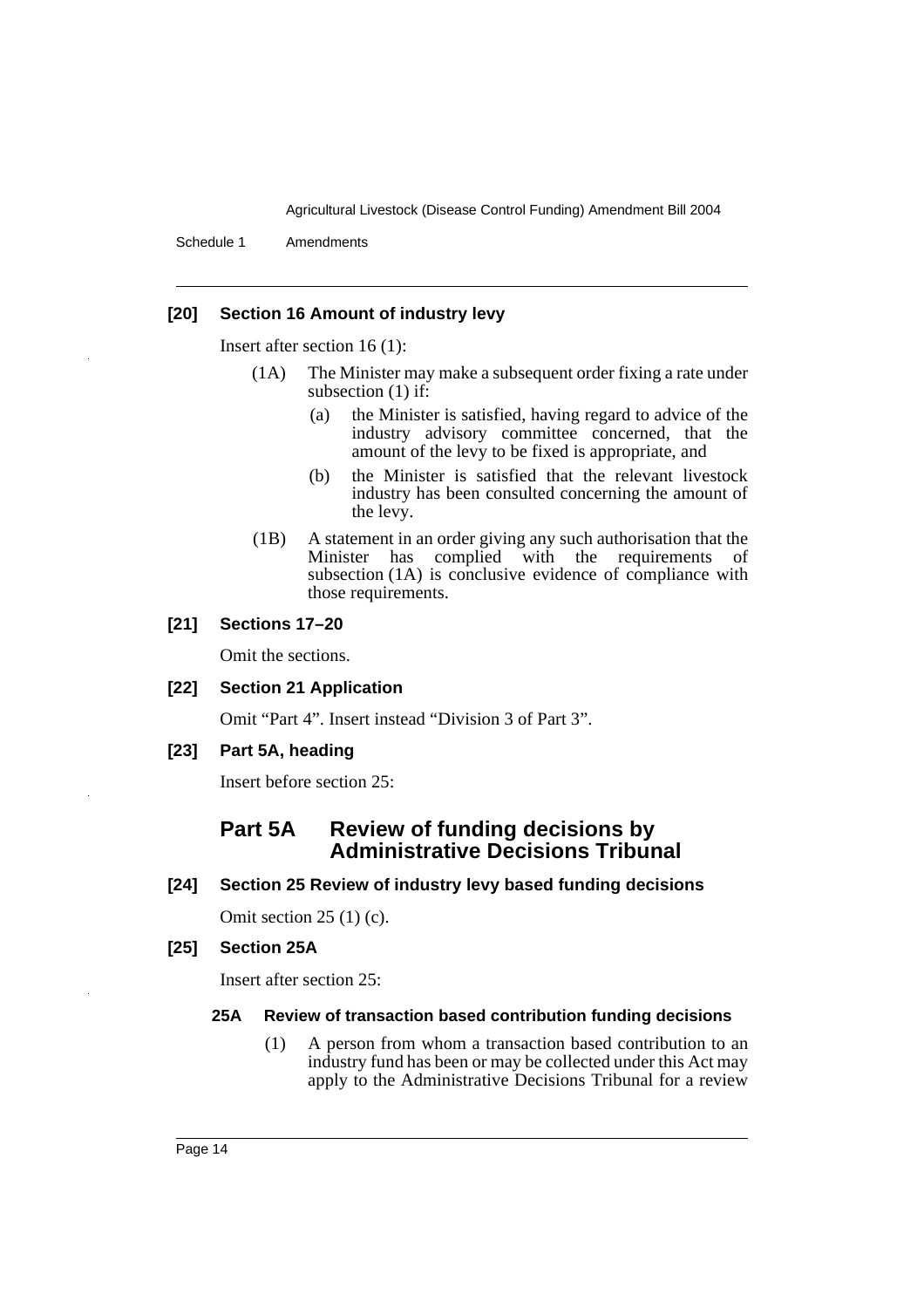Amendments **Amendments** Schedule 1

of any of the following decisions of the Director-General or the fund administrator for the fund with respect to the contribution:

- (a) a decision that the contribution is to be collected from the person,
- (b) a decision as to the amount of the contribution that is to be collected from the person,
- (c) a decision not to make a refund to the person under section 12E,
- (d) a decision that the person is not entitled to receive a service under the designated disease control program.
- (2) If a collection agent for the relevant transaction based contribution scheme makes a decision of the kind referred to in subsection (1) (a) or (b), the Director-General is taken to have made that decision for the purposes of an application under subsection (1).
- (3) If a fund administrator for an industry fund has not determined an application for a refund of a transaction based contribution to the fund within 28 days after the application is made, the fund administrator is taken to have refused to make the refund for the purposes of an application to the Tribunal under subsection  $(\overline{1})$ .

#### **[26] Section 26 Investment of money in industry funds**

Omit "The Minister is to invest money in an industry fund" and "power on the Minister" from section 26 (1).

Insert instead "The fund administrator for an industry fund is (subject to any directions of the Minister) to invest money in the fund" and "power on the fund administrator" respectively.

## **[27] Section 26A**

Insert after section 26:

#### **26A Deficits in industry funds**

A fund administrator for an industry fund must not make payments out of the fund if the fund is in deficit, or would be in deficit if the payments were made, unless the fund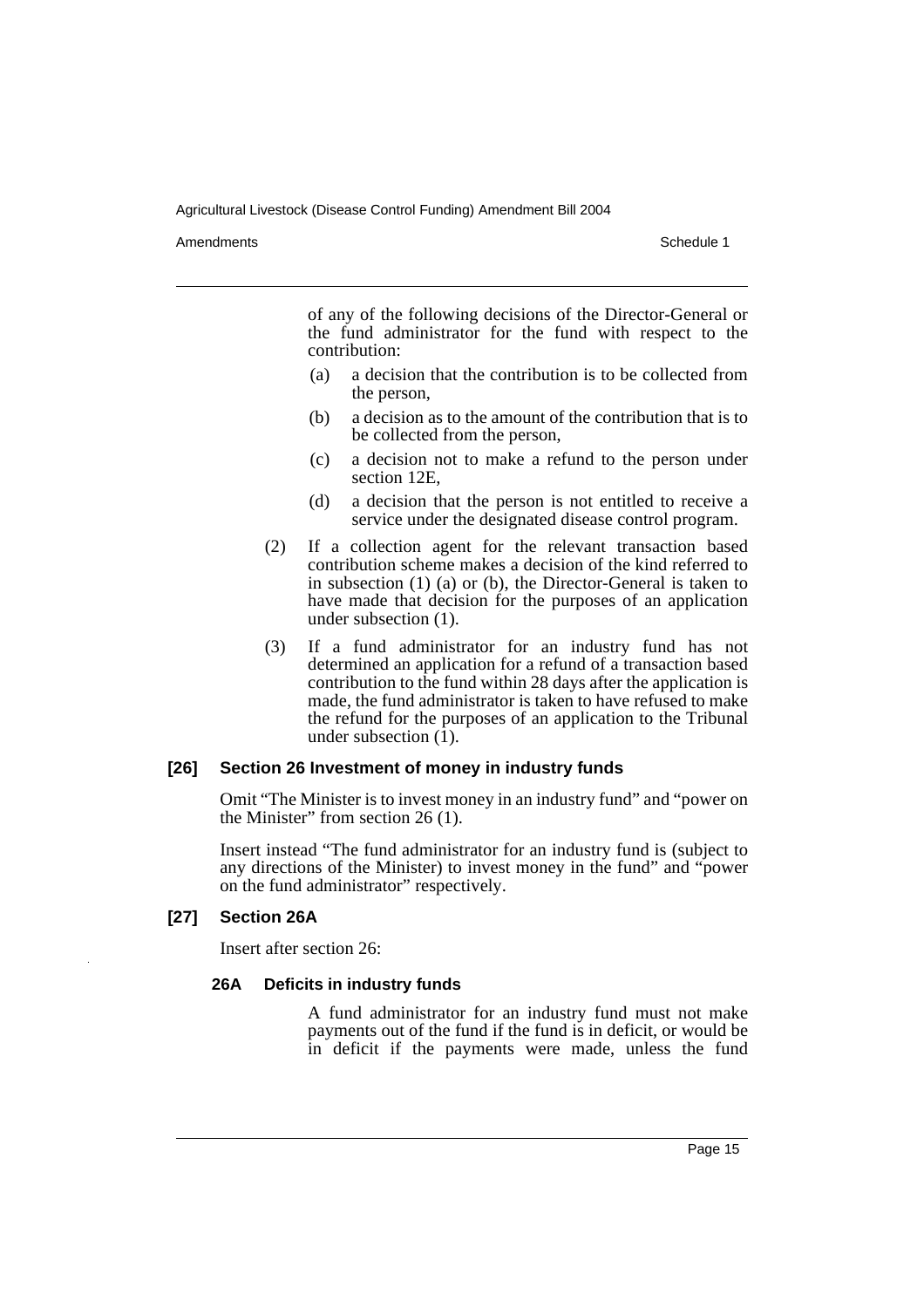Schedule 1 Amendments

administrator has first obtained the written approval of the Minister.

Maximum penalty: 100 penalty units.

#### **[28] Section 27 Internal loans between industry funds**

Omit section 27 (2).

#### **[29] Section 28 Appointment of agents to administer expenditure from industry funds**

Insert "for which the Director-General is fund administrator" after "fund".

#### **[30] Section 28A**

Insert after section 28:

#### **28A Fund administrator to provide report to Director-General for operations for each financial year**

If the fund administrator for an industry fund is not the Director-General, the fund administrator must prepare and forward to the Director-General a report on the operation of the fund during a financial year no later than 1 August immediately following the end of that financial year.

#### **[31] Section 30A**

Insert after section 30:

#### **30A Winding up of industry funds**

- (1) The Minister may, by order in writing, direct the fund administrator for an industry fund to wind up the affairs of the fund if the Minister is satisfied that it is in the best interests of the livestock industry for which the fund is established for it to be wound up.
- (2) The Minister may give a direction under subsection (1) if:
	- (a) the Minister is satisfied, having regard to advice of the industry advisory committee concerned, that the relevant industry fund is not viable or is no longer required, and
	- (b) the Minister is satisfied that the relevant livestock industry has been consulted concerning the closure of the fund.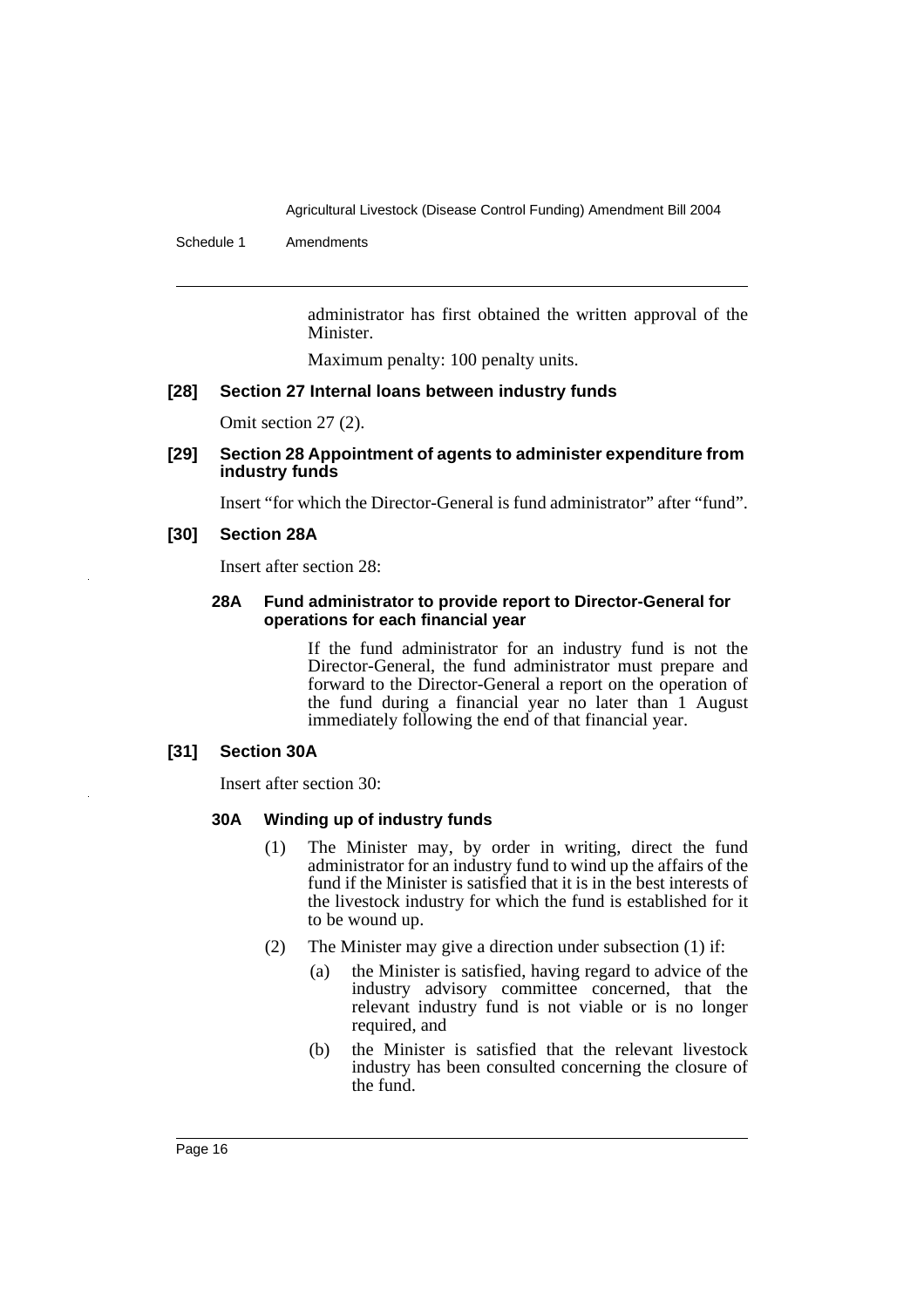Amendments **Amendments** Schedule 1

- (3) A statement in an order under subsection (1) that the Minister has complied with the requirements of subsection (2) is conclusive evidence of compliance with those requirements.
- (4) The Minister may, by order in writing, direct that any money standing to the credit of any such fund may be applied for the benefit of such persons or bodies representing the livestock industry concerned (including for the purpose of payment into another industry fund established for the industry) as the Minister may direct from time to time.
- (5) The regulations may make provision for or with respect to the winding up of industry funds.
- (6) The regulations may declare any matter concerning the winding up of an industry fund under this section to be an excluded matter for the purposes of section 5F of the *Corporations Act 2001* of the Commonwealth in relation to:
	- (a) the whole of the Corporations legislation to which Part 1.1A of the *Corporations Act 2001* of the Commonwealth applies, or
	- (b) a specified provision of that legislation, or
	- (c) that legislation other than a specified provision, or
	- (d) that legislation otherwise than to a specified extent.

**Note.** Section 5F of the *Corporations Act 2001* of the Commonwealth provides that if a State law declares a matter to be an excluded matter for the purposes of that section in relation to all or part of the Corporations legislation of the Commonwealth, then the provisions that are the subject of the declaration will not apply in relation to that matter in the State concerned.

## **[32] Section 31 Act to bind the Crown**

Insert at the end of the section (but before the note):

(2) However, nothing in this Act renders the Director-General or the Crown liable to prosecution for an offence.

#### **[33] Section 31A**

Insert after section 31:

#### **31A Offences by corporations**

(1) If a corporation contravenes, whether by act or omission, any provision of this Act or the regulations, each person who is a director of the corporation or who is concerned in the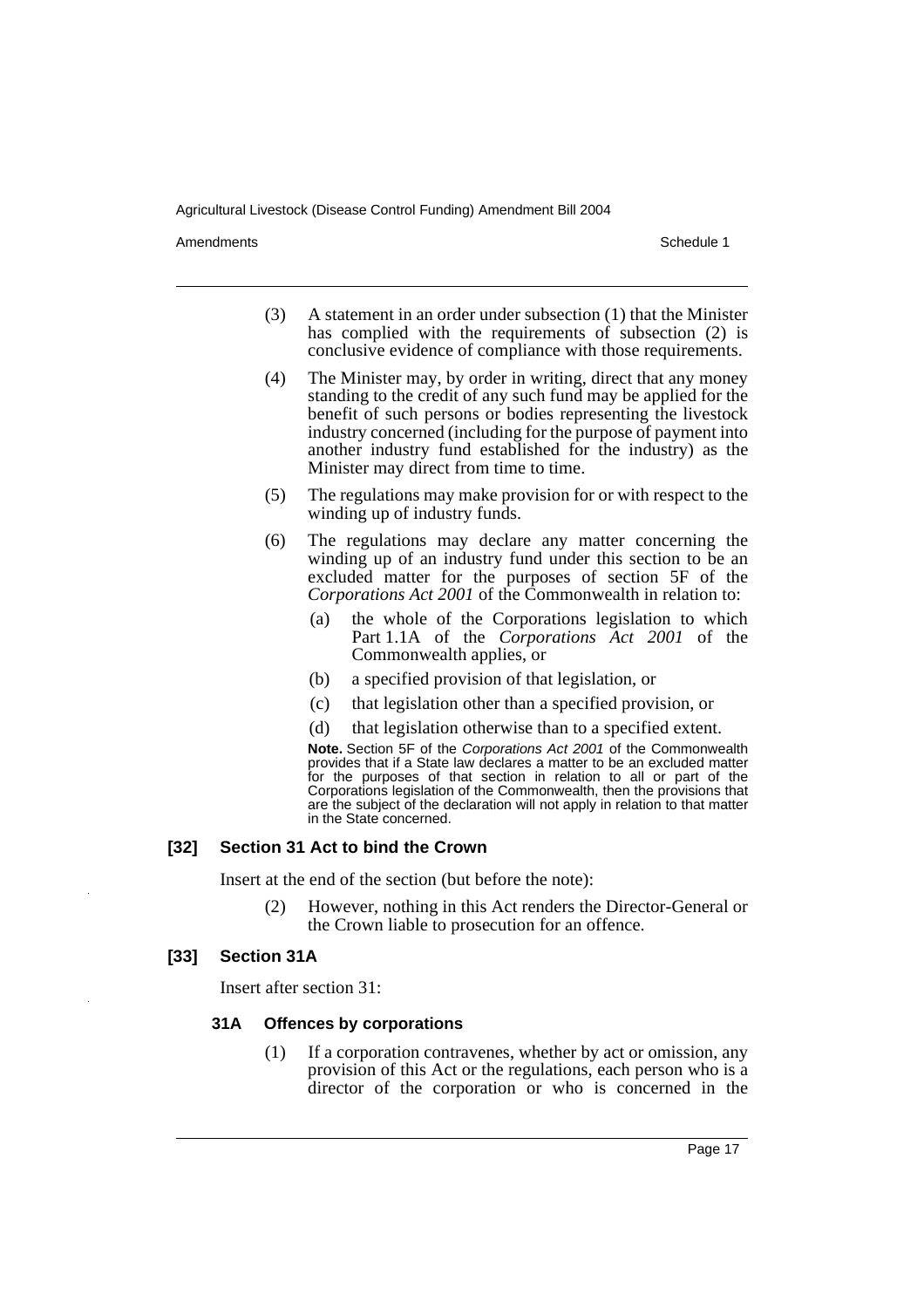Schedule 1 Amendments

management of the corporation is taken to have contravened the same provision if the person knowingly authorised or permitted the contravention.

- (2) A person may be proceeded against and convicted under a provision pursuant to subsection (1) whether or not the corporation has been proceeded against or has been convicted under the provision.
- (3) Nothing in this section affects any liability imposed on a corporation for an offence committed by the corporation under this Act or the regulations.

## **[34] Section 33 Regulations**

Insert after section 33 (1):

(1A) Without limiting subsection (1), the regulations may make provision for or with respect to the auditing of the accounts and records of collection agents for transaction based contribution schemes in relation to the collection and payment of transaction based contributions.

#### **[35] Schedule 2 Savings, transitional and other provisions**

Insert before clause 1:

# **Part 1 General**

# **[36] Schedule 2**

Insert at the end of clause 1 (1):

*Agricultural Livestock (Disease Control Funding) Amendment Act 2004*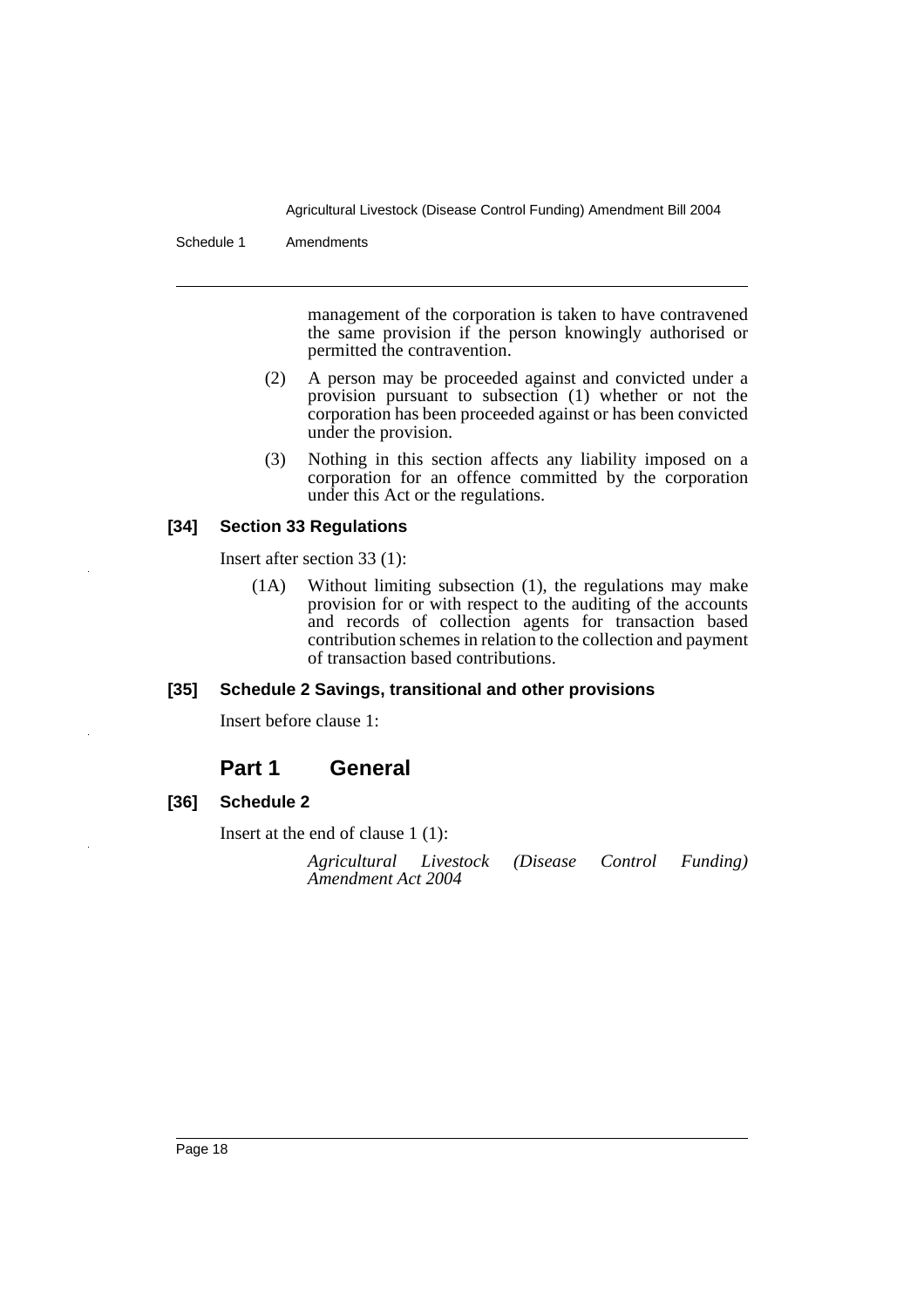Amendments **Amendments** Schedule 1

# **[37] Schedule 2, Part 2**

Insert after clause 2:

# **Part 2 Provisions consequent on enactment of Agricultural Livestock (Disease Control Funding) Amendment Act 2004**

## **3 Definitions**

In this Part:

*amending Act* means the *Agricultural Livestock (Disease Control Funding) Amendment Act 2004*.

*commencement day* means the day on which the amending Act commences.

#### **4 Existing orders**

- (1) Any order in force under section 6 or 13 immediately before the commencement day ceases to have effect on that day.
- (2) Nothing in subclause (1) affects:
	- (a) any liability of any person to pay an industry levy that accrued before the commencement day and that remained unpaid on that day, or
	- (b) any right of a person to obtain a refund under section 17 as in force immediately before its repeal by the amending Act.

#### **5 Existing industry contribution funds and industry levy funds**

- (1) Any industry contribution fund or industry levy fund in existence immediately before the commencement day is closed on the commencement day.
- (2) Any money standing to the credit of any such fund may be applied for such purposes as the Minister may direct from time to time (including for the purpose of payment into an industry fund established on or after the commencement day).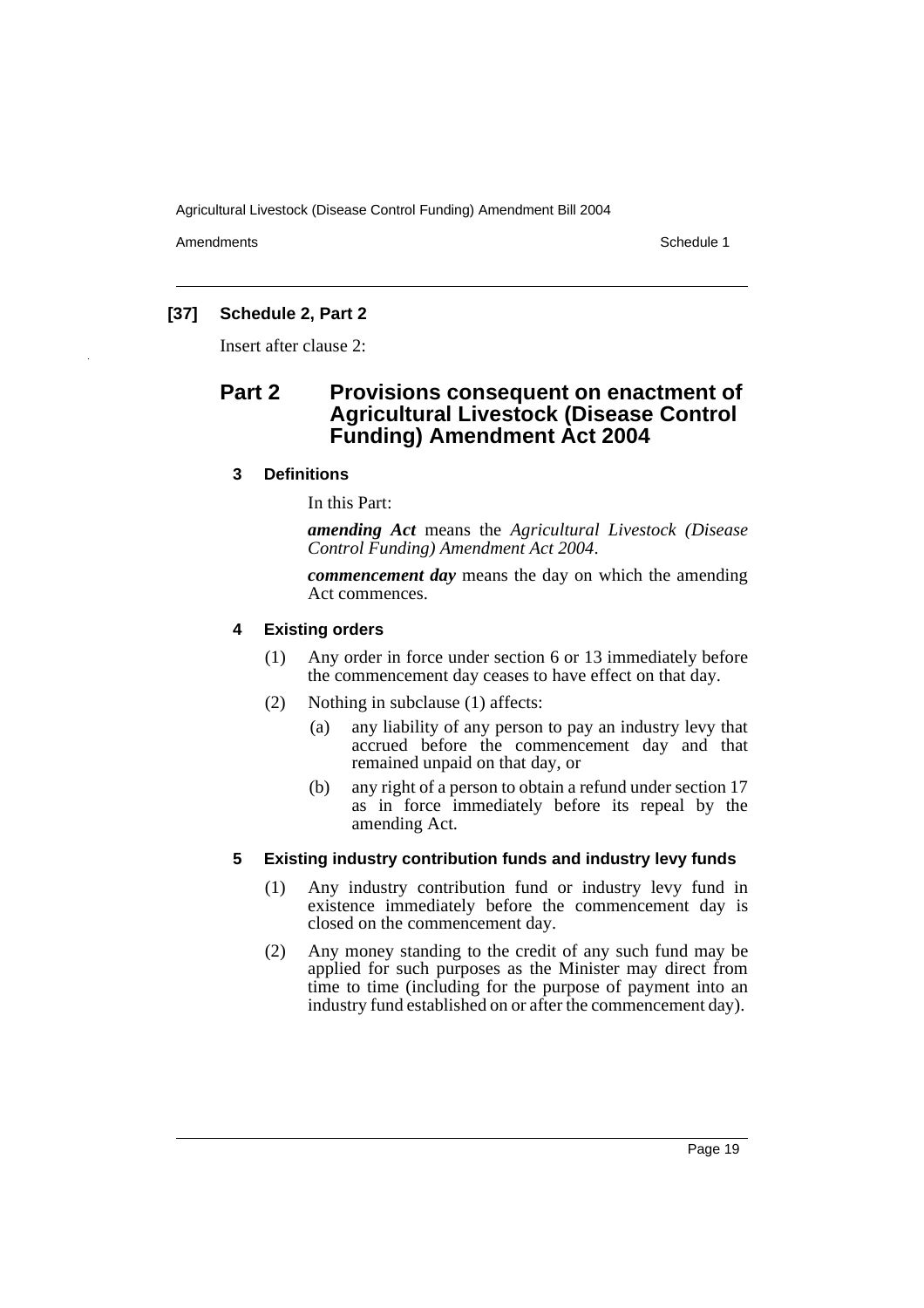Schedule 1 Amendments

#### **6 Existing industry advisory committees**

- (1) Any industry advisory committee for a designated disease control service that is in existence immediately before the commencement day is dissolved on that day.
- (2) Any person who, immediately before the commencement day, held office as a member of an industry advisory committee ceases to hold office on that day.
- (3) A person to whom subclause (2) applies is not entitled to any remuneration or compensation because of the loss of office but is, if qualified, eligible for appointment to another industry advisory committee established on or after the commencement day.

#### **7 Appointment of industry advisory committee in respect of Ovine Johne's Disease**

(1) In this clause:

*former committee* means any industry advisory committee established for a designated disease control service for Ovine Johne's Disease that was in existence immediately before the commencement day.

*former member* of a former committee means any person who was a member of the committee immediately before the commencement day.

*6-month transitional period* means the period commencing on the commencement day and ending on expiry of the period of 6 months after that day.

- (2) In establishing an industry advisory committee during the 6-month transitional period for a designated disease control program for Ovine Johne's Disease, the Minister is taken to have made an appointment of a member to the committee in compliance with section  $8(3)(b)$ , (c) or (d) if:
	- (a) the Minister appoints a former member of a former committee who had been appointed to the former committee under paragraph  $(b)$ ,  $(c)$  or  $(d)$  (as the case may be), or